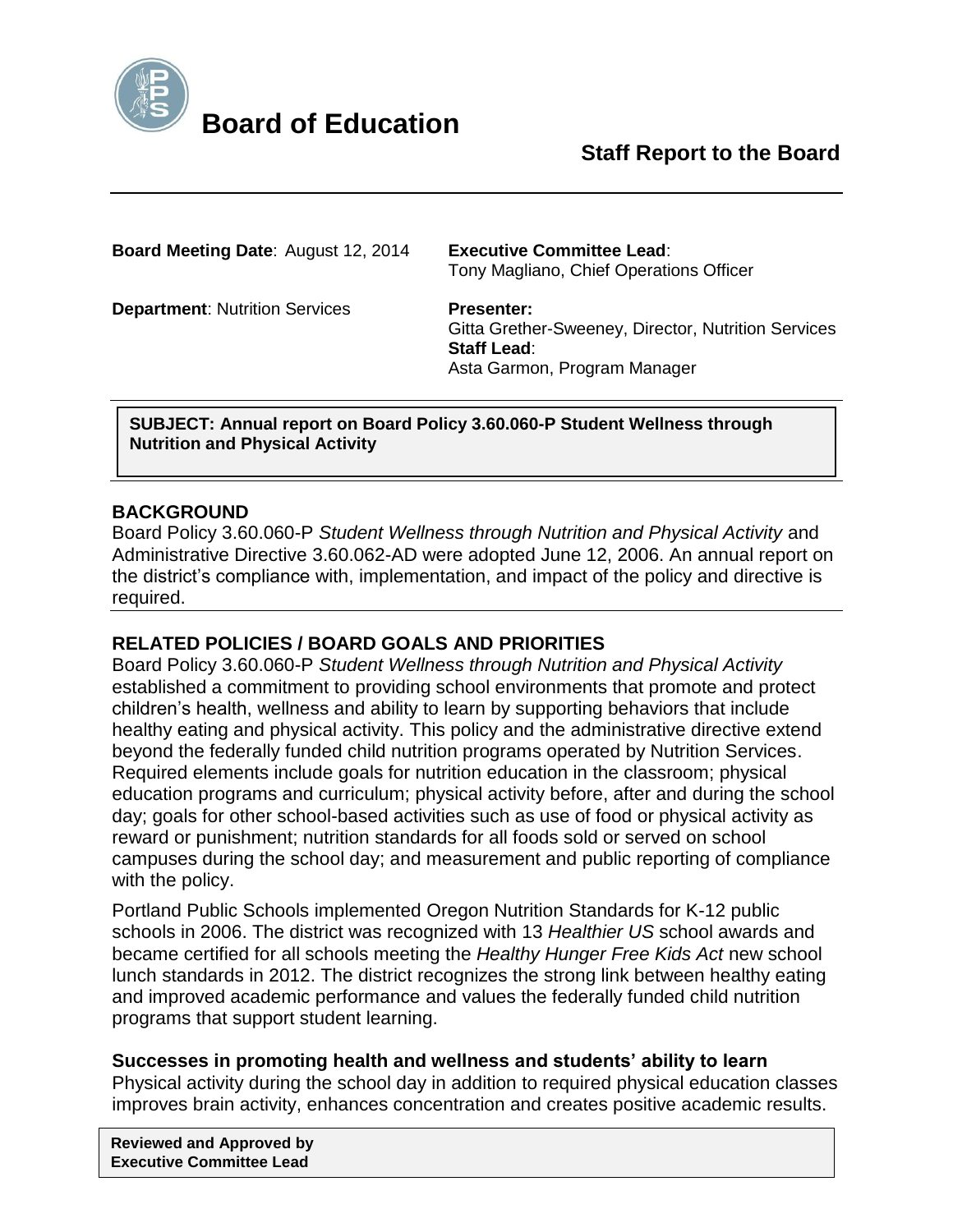This year the district introduced online access to 5-minute brain breaks using *GoNoOdle* to help elementary students be more focused and productive in class. This innovative program is part of the *HealthTeacher.com* resource package funded by Doernbecher Children's Hospital, OHSU and Randall Children's Hospital, Legacy Emanuel. A Community Engagement Manager provided training for teachers, administrators and a short demonstration for the School Board. King and Forest Park students won a districtwide *GoNoOdle* competition and were visited by Oregon Olympic track athletes as a reward. *HealthTeacher.com* provides online health lessons and interactive tools for grades K-12 in 10 health education content areas and new lessons have activities aligned with Common Core.

Benson's successful *Fit 2 Live & Learn* program, a daily 90 minute class combining physical education and health for all freshman continued in 2013-14 with support from partners such as Nike, OHSU, National Guard, OSU, Oregon Dairy Council, HealthCorps; and NFL Fuel Up to Play 60. Benson HealthCorps mentor Amy Barras and Benson students were featured in a HealthCorps documentary *The Heart of the Matter* [http://vimeo.com/75179737.](http://vimeo.com/75179737) Funding for HealthCorps positions at Benson and Cleveland ended June 2014.

Nutrition Services continues to be a leader in bringing local healthful foods to Portland students. As a member of *School Food FOCUS*, a national collaborative that leverages the procurement power of large urban school districts, PPS NS is helping to create demand for sustainable antibiotic free chicken in schools. Nutrition Services has focused on increasing local food purchasing since 2006 and continues those efforts with grant assistance from a USDA Farm to School Grant and an Oregon Farm to School grant. These grants funded 450 student farm field trip visits to Zenger Farm for Faubion K-8, Kelly K-5 and Lent K-8 schools. Twelve teachers and 50 parents took part in the hands on experiential learning about growing Oregon foods on a farm in the city. Grant funding also provided garden coordinator time for these schools and for Cesar Chavez and Chief Joseph/Ockley Green through district partner *Growing Gardens*. Fresh school garden salad greens were harvested and promoted by students and served on the cafeteria salad bars on 15 occasions in spring 2014.

Fresh Fruit and Vegetable Program grants were awarded and continued at 22 schools: Boise-Eliot/Humboldt K-8, Cesar Chavez K-8, Faubion K-8, George MS, Grout K-5, Harrison Park K-8, James John K-5, Kelly K-5, King K-8, Lane MS, Lee K-8, Lent K-8, Marysville K-8, Peninsula K-8, Rigler K-8, Rosa Parks K-5, Scott K-8, Sitton K-5, Vestal K-8, Whitman K-5, Woodlawn K-8 and Woodmere K-5. All students at these schools are provided with an additional fresh fruit or vegetable snack each day which is served in the classroom to help inspire life-long healthy eating habits.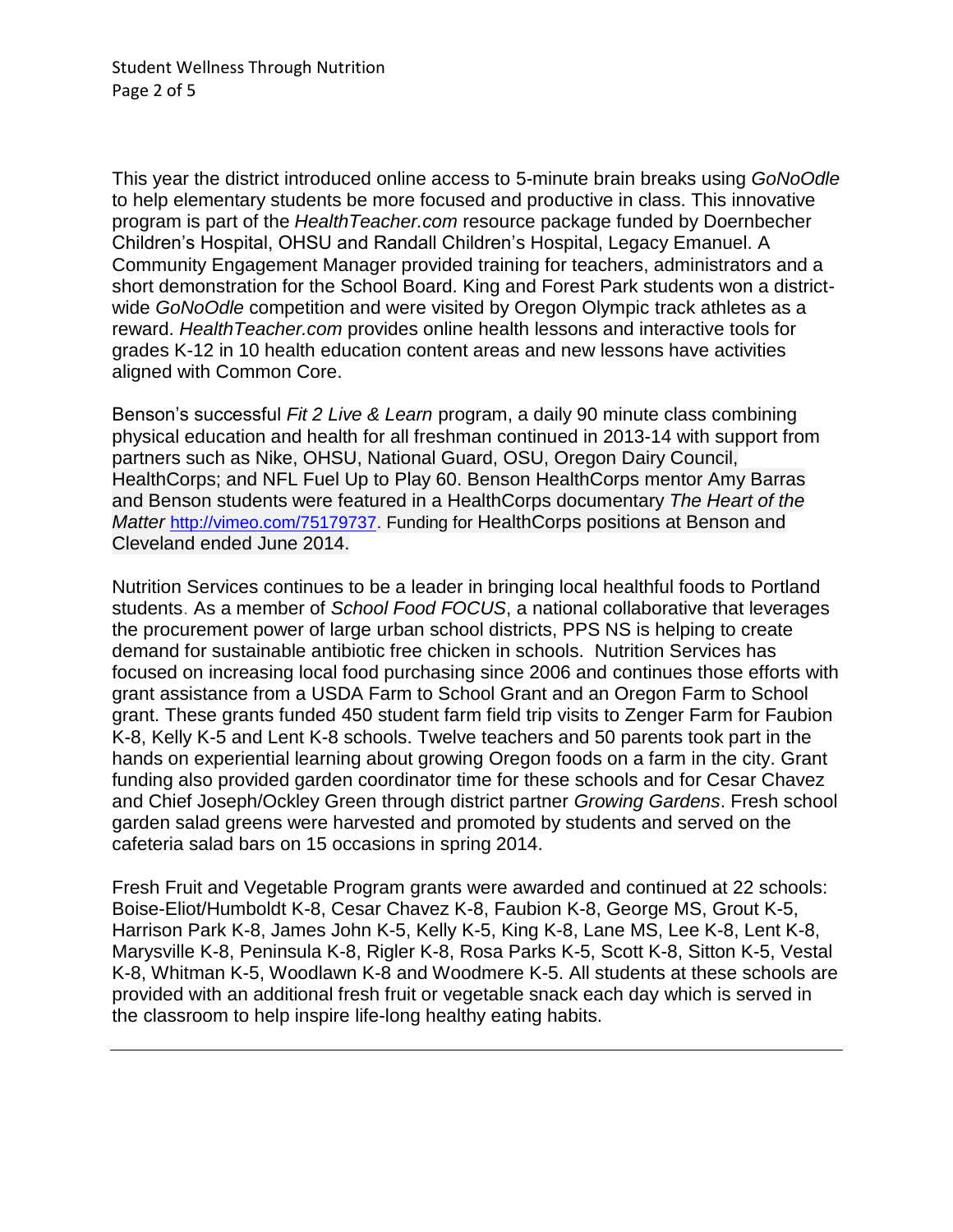# **PROCESS / COMMUNITY ENGAGEMENT**

Portland Public Schools Nutrition Services, the Office of Partnership and Development, the Office of Teaching and Learning, Student Services and school principals continue to engage with internal and external partners and community organizations to support the goal of providing school environments that promote and protect children's health, wellness and ability to learn. The following partners have made significant contributions to the district in the area of health and wellness:

- HealthTeacher.com and GoNoOdle funded by Doernbecher Children's Hospital, OHSU and Randall Children's Hospital, Legacy Emanuel
- Oregon State University (OSU) Extension SNAP-Ed
- Growing Gardens Youth Grow Program
- Schools Uniting Neighborhoods (SUN) Programs
- Multnomah County Public Health
- Multnomah County Office of Sustainability Institutional Food Buying Alliance & Project
- Oregon Department of Agriculture
- Oregon Department of Education Child Nutrition
- Oregon Physicians for Social Responsibility
- Nutrition Education Services/Oregon Dairy Council
- HealthCorps High School Mentor Program founded by Dr Mehmet Oz
- Fit 2 Live and Learn Program at Benson High School
- Nike School Innovation Fund
- Safe Routes to Schools, Portland Bureau of Transportation
- Playworks Pacific Northwest
- Portland State University Leadership for Sustainability Education
- Kaiser Permanente Thriving Schools
- Alliance for a Healthier Generation
- Multnomah Education Service District School Health Services
- Multnomah County School Based Health Centers (SBHC)

# **ALIGNMENT WITH EQUITY POLICY IMPLEMENTATION PLAN**

Nutrition Services operates five federal child nutrition programs that support learning and provide a safety net to protect families from hunger and food insecurity. These programs are directed to low income households and there is high participation among communities of color.

In September 2014, the district will implement the Community Eligibility Provision program which will allow 25 Portland schools to serve breakfast and lunch at **no charge** to all students. In addition, the Community Eligibility Provision program relieves families of the paperwork burden posed by the requirement to submit annual free and reducedprice meal applications.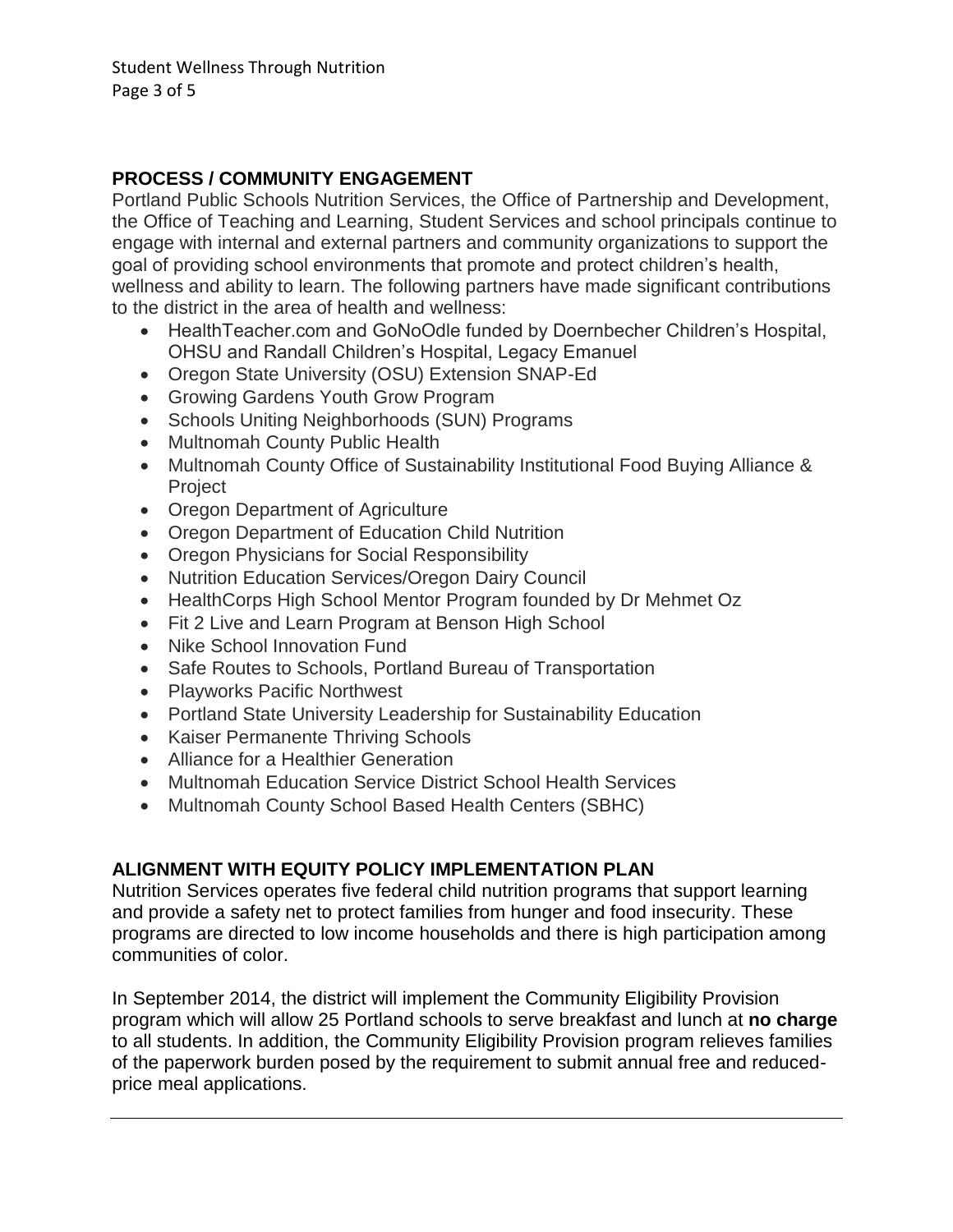Student Wellness Through Nutrition Page 4 of 5

Serving *breakfast after the bell* at no charge to all students is a recognized best practice for student achievement so Nutrition Services will continue to meet with administrators to ensure that we are providing students with access to school breakfast as part of their scheduled school day at eligible schools.

### **BUDGET / RESOURCE IMPLICATIONS**

The Local School Wellness Policy requirement was established by the Child Nutrition and WIC Reauthorization Act of 2004(P.L. 108-265, Section 204), and further strengthened by the Healthy, Hunger-Free Kids Act of 2010 (P.L 111-296). It required districts participating in the National School Lunch Program and/or School Breakfast Program to develop a local school wellness policy that promotes the health of students and addresses the growing problem of childhood obesity. Neither law authorized funding for local school districts.

All Portland students, families and staff would benefit from an increased investment in district wellness and promotion of healthy school environments. Since 2006, the Superintendents Wellness Advisory Committee has made annual recommendations to fund a District Wellness Policy Coordinator to oversee wellness policy implementation and bring attention to policy areas that extend beyond the responsibilities of Nutrition Services. The district made gains when there was federal grant funding for a District Wellness Policy Coordinator from October 2010 to March 2012 and resources to install new water fountains, bike racks, PE curriculum and training and a wellness website.

Investments are also needed in the curriculum areas of health and physical education at all grade levels. Teachers on Special Assignment (TOSAs) for these content areas were eliminated in 2009-10. Attention to Physical Education and Health content areas is required for successful wellness policy implementation.

Nutrition Services staff facilitated the Superintendents Wellness Advisory Committee meetings through 2012-13, but staff transitions, loss of two volunteer chairs and six members put meetings on hold for the 2013-14 school year. In addition, there was a delay due to the potential teacher strike and the new federal wellness requirements were not published until February 2014. Nutrition Services convened an interdepartmental group in January 2014 which has recommended a new composition and a revised charter for the Superintendent's Wellness Advisory Committee including district staff from the Office of Schools, the Office of Teaching and Learning, Community Involvement and Public Affairs, Student Services, MESD Student Health Services, the Office of Equity, Human Resources and students, parents and community members.

Schools have made progress on creating healthy school environments with limited resources due to strong leadership by principals, grant writing by departments and teachers, support from community partners and the commitment of students and families. Examples of wellness changes that do not require financial resources include